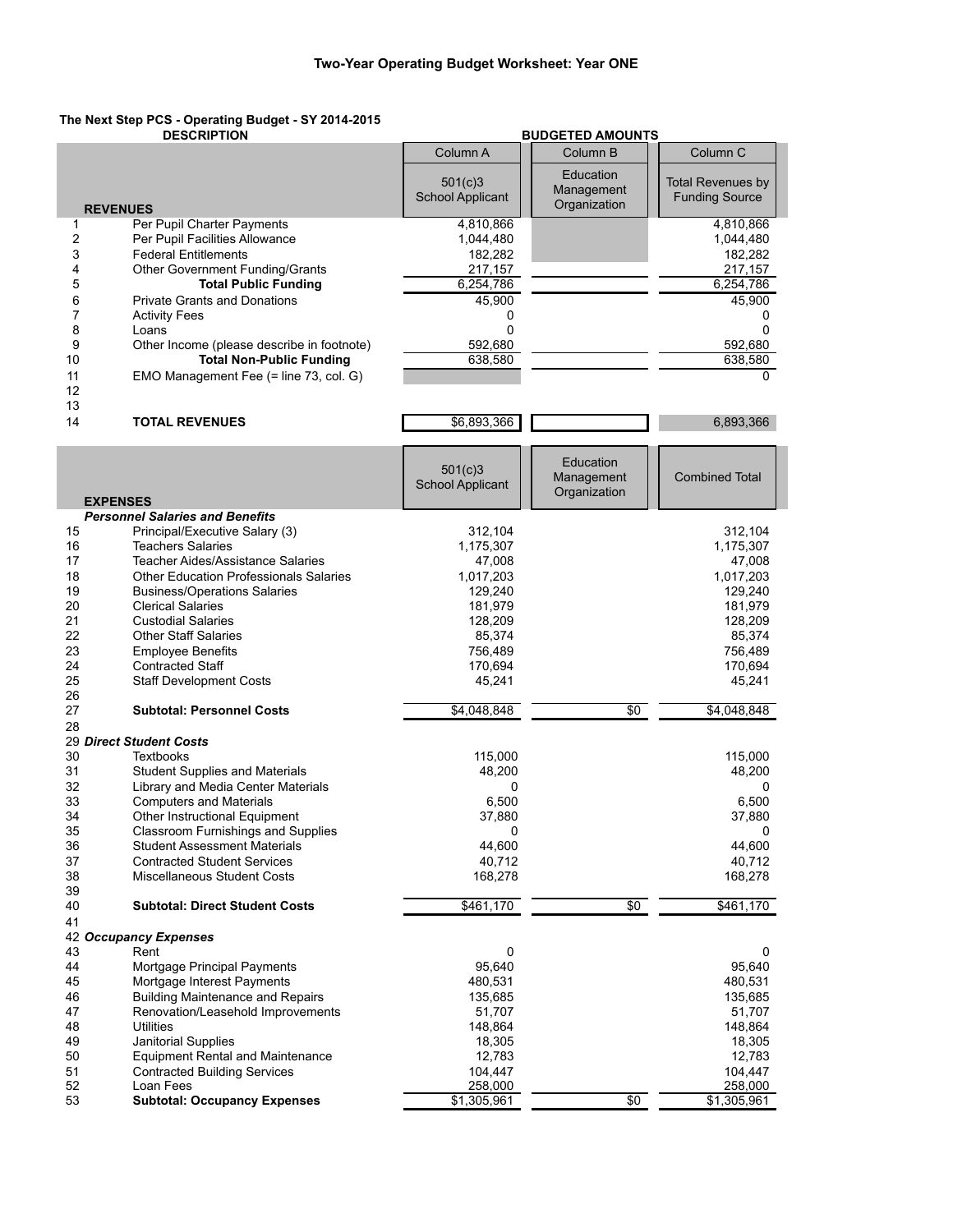## **Two-Year Operating Budget Worksheet: Year ONE**

| 54 |                                         |             |     |             |
|----|-----------------------------------------|-------------|-----|-------------|
|    | 55 Office Expenses                      |             |     |             |
| 56 | <b>Office Supplies and Materials</b>    | 19,244      |     | 19,244      |
| 57 | Office Furnishings and Equipment        | 24.000      |     | 24,000      |
| 58 | Office Equipment Rental and Maintenance | 18,563      |     | 18,563      |
| 59 | Telephone/Telecommunications            | 170,081     |     | 170,081     |
| 60 | Legal, Accounting and Payroll Services  | 49,551      |     | 49,551      |
| 61 | Printing and Copying                    | 3,240       |     | 3,240       |
| 62 | Postage and Shipping                    | 2.892       |     | 2,892       |
| 63 | Other                                   | 77,539      |     | 77,539      |
| 64 |                                         |             |     |             |
| 65 | <b>Subtotal: Office Expenses</b>        | \$365,110   | \$0 | \$365,110   |
| 66 |                                         |             |     |             |
|    | 67 General Expenses                     |             |     |             |
| 68 | Insurance                               | 34,364      |     | 34,364      |
| 69 | Interest Expense                        | 0           |     | 0           |
| 70 | Transportation                          | 3,841       |     | 3,841       |
| 71 | <b>Food Service</b>                     | 124,198     |     | 124,198     |
| 72 | Administration Fee (to PCSB)            | 68,934      |     | 68,934      |
| 73 | <b>EMO Management Fee</b>               | 0           |     | 0           |
| 74 | <b>Other General Expense</b>            | 15,974      |     | 15,974      |
| 75 |                                         |             |     |             |
| 76 | <b>Subtotal: General Expenses</b>       | \$247,311   | \$0 | \$247,311   |
| 77 |                                         |             |     |             |
| 78 | <b>TOTAL EXPENSES</b>                   | \$6,428,400 | \$0 | \$6,428,400 |
| 79 |                                         |             |     |             |
|    | 80 EXCESS (OR DEFICIENCY)               |             |     |             |
| 81 | Excess (or deficit) retained by school  | \$464,966   |     |             |
| 82 | Excess (or deficit) retained by EMO     |             |     |             |

## **ASSUMPTIONS**

| Student Enrollment             | 340    |
|--------------------------------|--------|
| Facility Size (square footage) | 31.500 |
| Average Teacher Salary         | 61.858 |
| Student/Teacher Ratio          | 16.2   |
| <b>Other Major Assumptions</b> |        |

**NOTES:**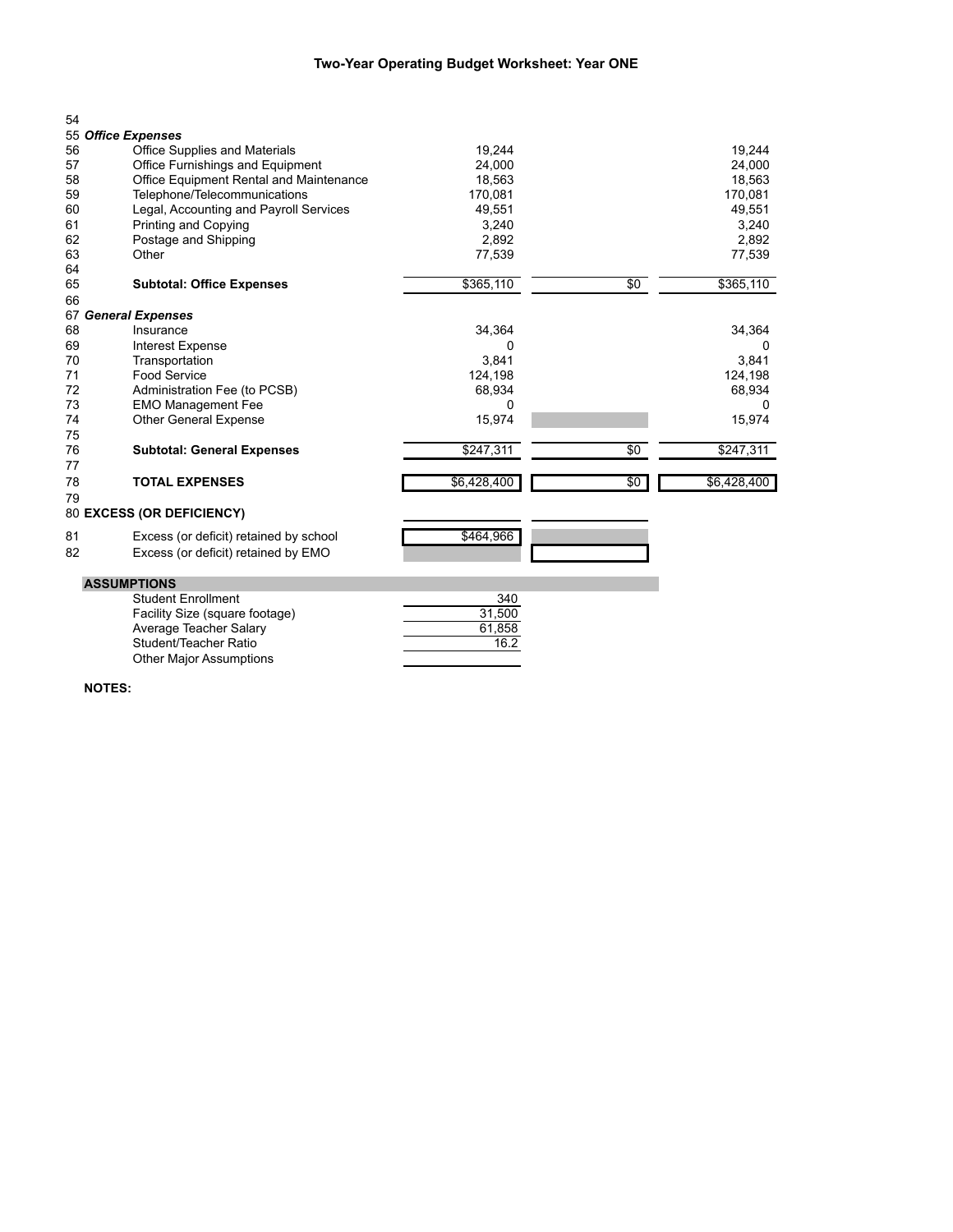| Column D              |
|-----------------------|
| Expenditures as a     |
| Percent of Total      |
| <b>Public Funding</b> |
|                       |
|                       |
|                       |
|                       |
|                       |
|                       |
|                       |
|                       |
|                       |
|                       |
|                       |
|                       |
|                       |
|                       |
|                       |
| Expenditures as a     |
| Percent of Total      |
| <b>Public Funding</b> |
|                       |
| 6.49%                 |
| 24.43%                |
| 0.98%                 |
| 21.14%                |
| 2.69%                 |
| 3.78%                 |
| 2.66%                 |
| 1.77%                 |
| 15.72%                |
| 3.55%                 |
| 0.94%                 |
| 84.16%                |
|                       |
|                       |
| 2.39%                 |
| 1.00%                 |
| 0.00%                 |
| 0.14%                 |
| 0.79%                 |
| $0.00\%$              |
| 0.93%                 |
| 0.85%                 |
| 3.50%                 |
|                       |
| 9.59%                 |
|                       |
|                       |
| 0.00%                 |
| 1.99%<br>9.99%        |
| 2.82%                 |
| 1.07%                 |
| 3.09%                 |
| 0.38%                 |
| 0.27%                 |
| 2.17%                 |
|                       |
| 21.78%                |